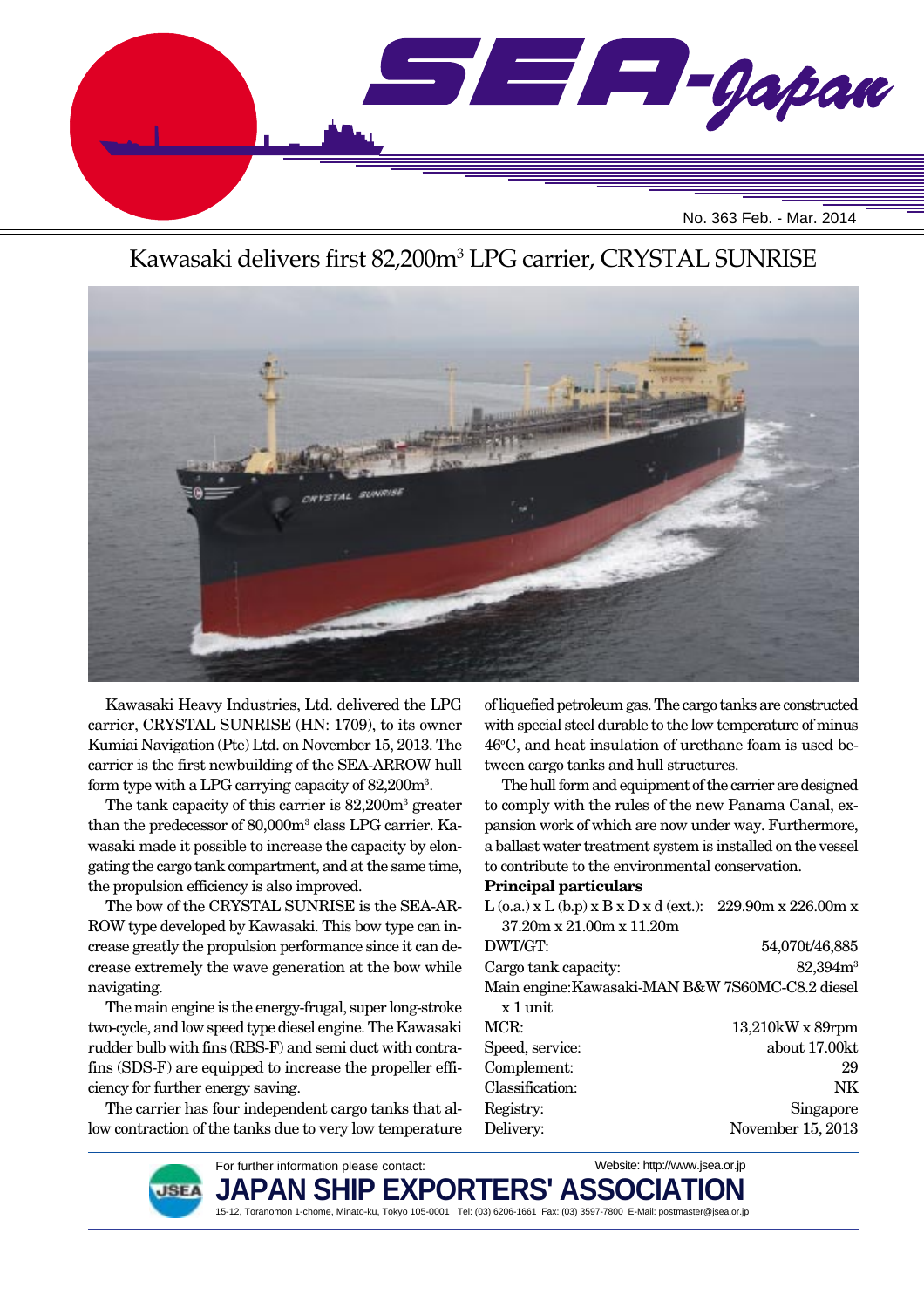### JMU completes first Panamax bulk carrier of G-Series, NICOLE

Japan Marine United Corporation delivered the NICOLE, a G-Series Panamax bulk carrier, to Augustea Pacific Pte. Ltd. at its Tsu Shipyard on October 8, 2013.

This is the first vessel of Panamax bulk carrier of G-Series, which has succeeded dramatically in decreasing the fuel oil consumption using various and comprehensive measures for energy saving so that GHG (Greenhouse Gas) emission can be decreased overwhelmingly.

This Panamax bulk carrier has larger deadweight and cargo hold capacity suitable for carrying grain, bulk coal, and iron ore in its seven cargo holds. The vessel has been developed with expertise and vast experience of Japan Marine United Corporation. SSD (Super Stream Duct) and Surf-Bulb equipped before and aft its pro-



peller, respectively, to improve the propulsion performance. Furthermore, unique bow shape of Leadge Bow can decrease additional resistance in waves, and the well-refined shape of the superstructure can attain low wind resistance.

Furthermore, in consideration of the environment, the vessel complies with the fuel oil tank protection rules and MARPOL NO<sub>x</sub> tier-II for the main engine and adopts a ballast water treatment system.

In view of the safety and maintenance, the vessel is also designed to correspond to CSR (Common Structural Rules) for bulk carriers and PSPC (Performance Standard for Protective Coatings) for ballast water tanks.

#### **Principal Particulars**

| $L$ (o.a.) x B x D x d: 229.0m x 32.26m |  |  |
|-----------------------------------------|--|--|
| x 20.0m x 14.45m                        |  |  |
| 81,120t/43,291                          |  |  |
| WARTSILA 6RT-                           |  |  |
| flex58TD diesel x 1 unit                |  |  |
| 14.5kt                                  |  |  |
| 25                                      |  |  |
| <b>NK/BV</b>                            |  |  |
|                                         |  |  |

### MES completes 66,000DWT type bulker, CLIPPER EXCALIBUR **—First new generation Eco-Ship "neo66BC"—**

Mitsui Engineering & Shipbuilding Co., Ltd. (MES) completed and delivered a 66,000DWT type bulk carrier CLIPPER EXCALIBUR (HN: 1858) at its Tamano Works to Clio Marine Inc., Liberia, on November 6, 2013. This unprecedented wide beam and shallow draft vessel called "neo66BC" will be the pioneer of the eco-ship as the first ship of MES line up "neo series."

#### **Special Features**

- 1. The vessel has five cargo holds and four cranes for handling cargo and keeps the superior usability of "Mitsui 56."
- 2. The ship is designed to have enough deadweight more than 66,000 metric tons and capacity more than 82,800 cubic meters for loading various cargoes like coal, ore, grain, as well as lengthy/heavy cargo such as steel pipes and hot coils.
- 3. Fuel oil consumption is less than that of the conventional Supramax bulk carrier despite its enlargement.
- 4. As a result of research work of

interviews with ship owners and operators, investigations on ports all over the world and present trade patterns, wide beam (over-Panamax) and shallow draft make it possible to have wide flexibility for operations and high transport efficiency.

- 5. The new hull form makes it possible to keep good performance under rough sea conditions as well as calm sea conditions and shows better maneuverability.
- 6. The size of hatch opening is the largest for this type of vessel in terms of both length and width.
- 7. Main Engine, MITSUI-MAN B&W diesel engine 7S50ME-B9.3, complying with MARPOL  $NO<sub>x</sub>$

restriction (Tier-II) for exhaust gas emissions, gives superior fuel oil consumption over wide range of output.

8. C o n s i d e r i n g strengthened restriction for SO<sub>x</sub>, the ship has low sulfur fuel oil tanks, which are designed for operation in ECA (Emission Control Areas).

9. The vessel is designed in accordance with IACS Common Structural Rules.

#### **Principal Particulars**

|                 | $L$ (o.a.) x B x D: 199.99m x 36.00m x |
|-----------------|----------------------------------------|
| 18.45m          |                                        |
| DWT/GT:         | 66,721t/38,203                         |
| Main engine:    | Mitsui-MAN B&W                         |
|                 | 7S50ME-B9.3 diesel x 1 unit            |
| MCO:            | 8,470 kW                               |
| Speed, service: | about 14.5kt                           |
| Complement:     | 25                                     |
| Classification: | NK                                     |
| Registry:       | Panama                                 |
| Delivery:       | November 6, 2013                       |
|                 |                                        |

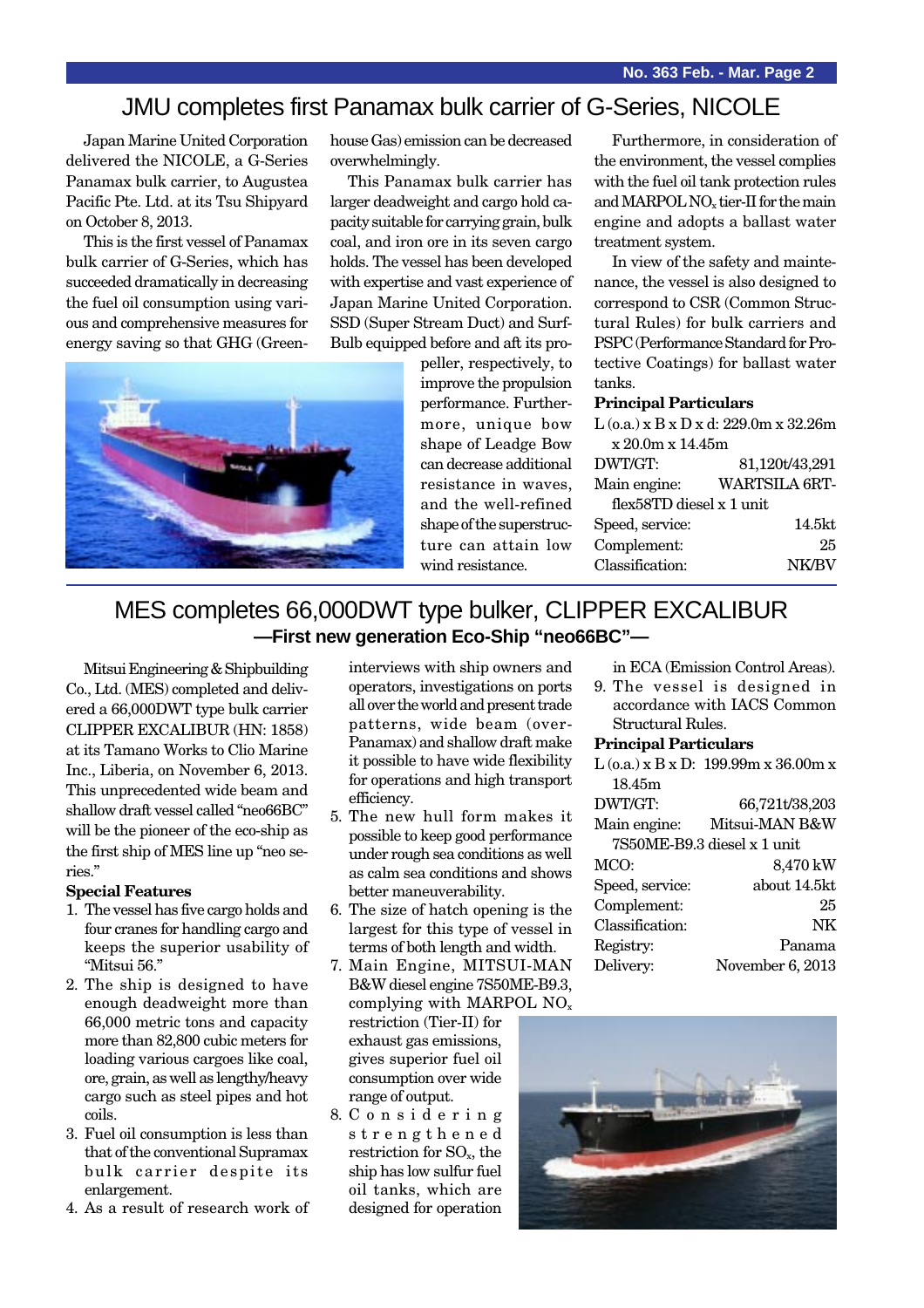### Sasebo delivers first bulker with wider beam and shallow draft

Sasebo Heavy Industries Co., Ltd. delivered the 84,943DWT bulk carrier, Q SUE, to its owner Quintana Shipping Ltd. of Greece. The vessel is the first of the newly developed bulk carrier series by Sasebo, and it features a wider beam and shallower draught than those of the previous vessels built by the company and has better energy-saving performance.

Sasebo started development of the new bulker series in 2010 based on the principal particulars and specifications that were decided by referring to opinions from over 80 companies including shipowners, charterers, and shippers, and the following features could be provided:

The maximum advantage of this series is that it can load greater volume of cargoes in spite of the shallow draught. The vessel is designed with the versatile shallow draught, which can provide a size larger deadweight with the shallower draught than the Panamax size. Namely, the draught is one meter shallower at the full load condition and 84,900t in deadweight is secured, which is 2,900t greater than the current major Panamax bulk

carrier of 82,000DWT class. This will be greater advantage for ship operators since the vessel can visit various ports, loading a greater volume of cargoes.

Various measures are taken for energy and work force saving sufficiently. The vessel is designed with Sasebo's energy-frugal type hull form plus using S.S. Fin, an energy-saving fin developed by the company. The rudder is designed to have a special shape combined with bulbs. The main engine uses an electronically controlled type diesel engine for reduction of fuel consumption. The bow is the newly developed vertical edge shape type slightly swelled backward. This will improve the sea-keeping per-

formance under rough sea conditions. As a comprehensive result, the vessel can achieve 15% reduction of the CO<sub>2</sub> emission, or about 20% decrease in the IMO  $CO<sub>2</sub>$ emission evaluation standard value.

Remote control units are installed for handling ballast valves, and remote liquid level indicators are provided for the ballast tanks and bunker oil tanks. These measures can alleviate the manual labor for the crew at cargohandling work. A vacuum toilet system is used in the living quarters to reduce use of clean water. In addition, Requirements for Living Quarters by ILO Maritime Labour Convention (MLC2006) is applied in advance. **Principal particulars**

| $L$ (o.a.) x B x D x d: 229m x 38.00m x |                  |  |
|-----------------------------------------|------------------|--|
| 19.10m x 13.49m (full load)             |                  |  |
| DWT x GT:                               | 84,943t/47,003   |  |
| Main engine: Mitsui B&W 6S60ME-         |                  |  |
| C8.2 diesel x 1 unit                    |                  |  |
| Speed, service:                         | 14.0kt           |  |
| Classification:                         | ABS              |  |
| Registry:                               | Marshall Islands |  |



## MHI completes general cargo/passenger ship, AOGASHIMA MARU

Mitsubishi Heavy Industries, Ltd. (MHI) delivered the AOGASHIMA MARU, a general cargo/passenger ship to the co-owners, Japan Railway Construction, Transport and Technology Agency and Izushoto Kaihatsu K.K. on December 6, 2013.

The vessel was designed and built at the Shimonoseki Shipyard & Ma-



chinery Works of MHI, and is now plying an island route between Hachijojima and Aogashima.

The two main engines are electrically controlled diesel engines, and single screw propulsion system is adopted to save fuel oil consumption and reduce  $CO<sub>2</sub>$  emission. Two main engines are used as passenger ship to

> achieve 17 knots, and single engine is used as cargo ship at about 13 knots between Tokyo and Hachijojima.

A bow thruster and flap rudder have been provided for smooth berthing and unberthing. Fin stabilizers are provided to reduce ship rolling during navigation. For the pas-

|                              | sengers, public space and barrier-free-           |
|------------------------------|---------------------------------------------------|
|                              | facilities are arranged on the Deck 3.            |
| <b>Principal particulars</b> |                                                   |
|                              | $L$ (o.a.) x $L$ (b.p.) x $B$ x $D$ x d: 62.00m x |
|                              | 57.50m x 10.80m x 6.60m x 3.75m                   |
| GT:                          | 460 (Japanese tonnage)                            |
| Machinery                    |                                                   |
|                              | Main engine: Yanmar 6EY26W                        |
| (EUP) diesel x 2 units       |                                                   |
| MR:                          | $1,471$ kW x $750$ min <sup>-1</sup> /unit        |
|                              | Propeller: Controllable pitch propeller           |
| x 1 unit                     |                                                   |
| Speed, service:              | 17.0kt                                            |
|                              | Cargo loading capacity: 38 units of               |
| containers                   |                                                   |
| Complement                   |                                                   |
| Passengers:                  | 50 persons                                        |
| Crew members:                | 10 persons                                        |
|                              | Classification: Japanese Government               |
| Registry:                    | Japan (Tokyo)                                     |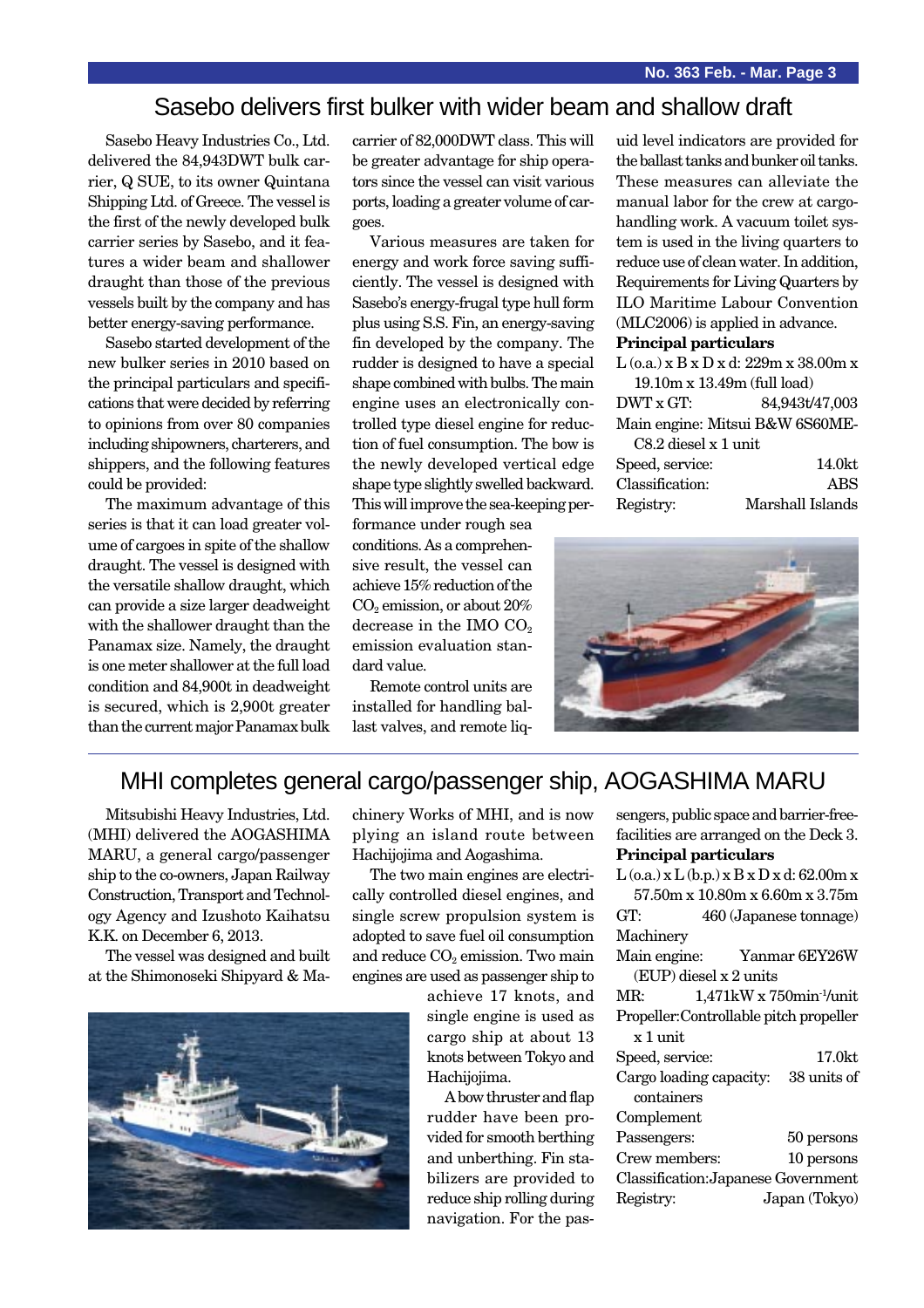### NAMURA completes 250,000DWT class ore carrier, PARABURDOO

Namura Shipbuilding Co., Ltd. delivered PARABURDOO, a 251,053DWT ore carrier, at its Imari Shipyard & Works on July 24, 2013.

This is the 12th vessel of 250,000DWT type ore carrier series, which Namura calls "WOZMAX," and the principal dimensions of this type vessel satisfy the restrictions of Port Hedland, Port Walcott, and Dampier, which are the three major ports in Western Australia. In addition, mooring equipment is suitably arranged for calling at Ponta da Madeira, Brazil.

The vessel complies with the requirements of the latest amendments of the international regulations at the construction stage.

The Namura flow Control Fin (NCF) and rudder fin, which have been developed by Namura, and highefficiency propeller are equipped for improving propulsion performance and saving fuel oil.

In the cooling system of the machinery part, the central fresh water cooling system is adopted for easy



**Principal particulars**

L (o.a.) x B x D x d:329.95m x 57.00m



x 25.10m x 18.00m DWT/GT: 251,053t/132,587 Main engine:MAN B&W 7S80MC-C

| $(Mark7)$ diesel x 1 unit |              |
|---------------------------|--------------|
| Speed, service:           | about 15.0kt |
| Complement:               | 25           |
| Classification:           | NK           |
| Registry:                 | Panama       |
|                           |              |

## Sanoyas completes Panamax bulker, IBIS WIND

Sanoyas Shipbuilding Corporation delivered the Panamax bulk carrier, IBIS WIND, built at the Sanoyas Mizushima Shipyard to Sangria Pioneer Five S.A. on November 22, 2013. This vessel is the fifth of the new series of the 83,000DWT Panamax.

The vessel has improved fuel consumption by 10% compared with the existing Sanoyas Panamax bulk carrier, keeping a loading capacity of 83,000t that is the biggest in this category. This will contribute seaborne trade with utmost fuel-saving efficiency.

Propulsion efficiency of the vessel is improved with a low-speed and long-



stroke fuel-optimized main engine combined with a high-efficiency propeller and the Sanoyas energy saving device called STF (Sanoyas-Tandem-Fin (patent): max. 6% energy saving) on stern shell. These also contribute to reduction of  $CO<sub>2</sub>$  emission.

Various countermeasures are taken for the environmental conservation, which include the main engine complied with NO<sub>y</sub> emission Tier II limit for the prevention of air pollution, fuel oil tank protection, and independent holding tanks for accommodation discharges, dirty hold bilge and rainwater on the upper deck.

In addition, dedicated fresh water

tanks are provided for storing hold-washing water generated by a large capacity fresh water generator. For improvement of the vessel's maintenance, access trunks provided from the upper

deck to the double bottom make crew's movement easier even at laden condition.

Accommodation, applying the new Maritime Labour Convention in advance, makes officers and crew members comfortable in the vessel and safe maneuverability is achieved with organized arrangement and rear visibility in the wheelhouse.

#### **Principal particulars**

Owner: Sangria Pioneer Five S.A. Ship type: Panamax bulk carrier Hull No.: 1331

 $L$  (o.a.)  $x L$  (p.p.)  $x B x D x d$ :

229.00m x 225.00m x 32.24m x 20.20m x 14.648m

DWT/GT: 82,937t/43,656 Cargo hold capacity: 95,892m<sup>3</sup> (grain) Main engine: MAN B&W 6S60MC-

C8.2 diesel x 1 unit Speed, service: about 14.5kt MCO: 9,750kW Classification: NK Complement: 25 Registry: Panama Delivery November 22, 2013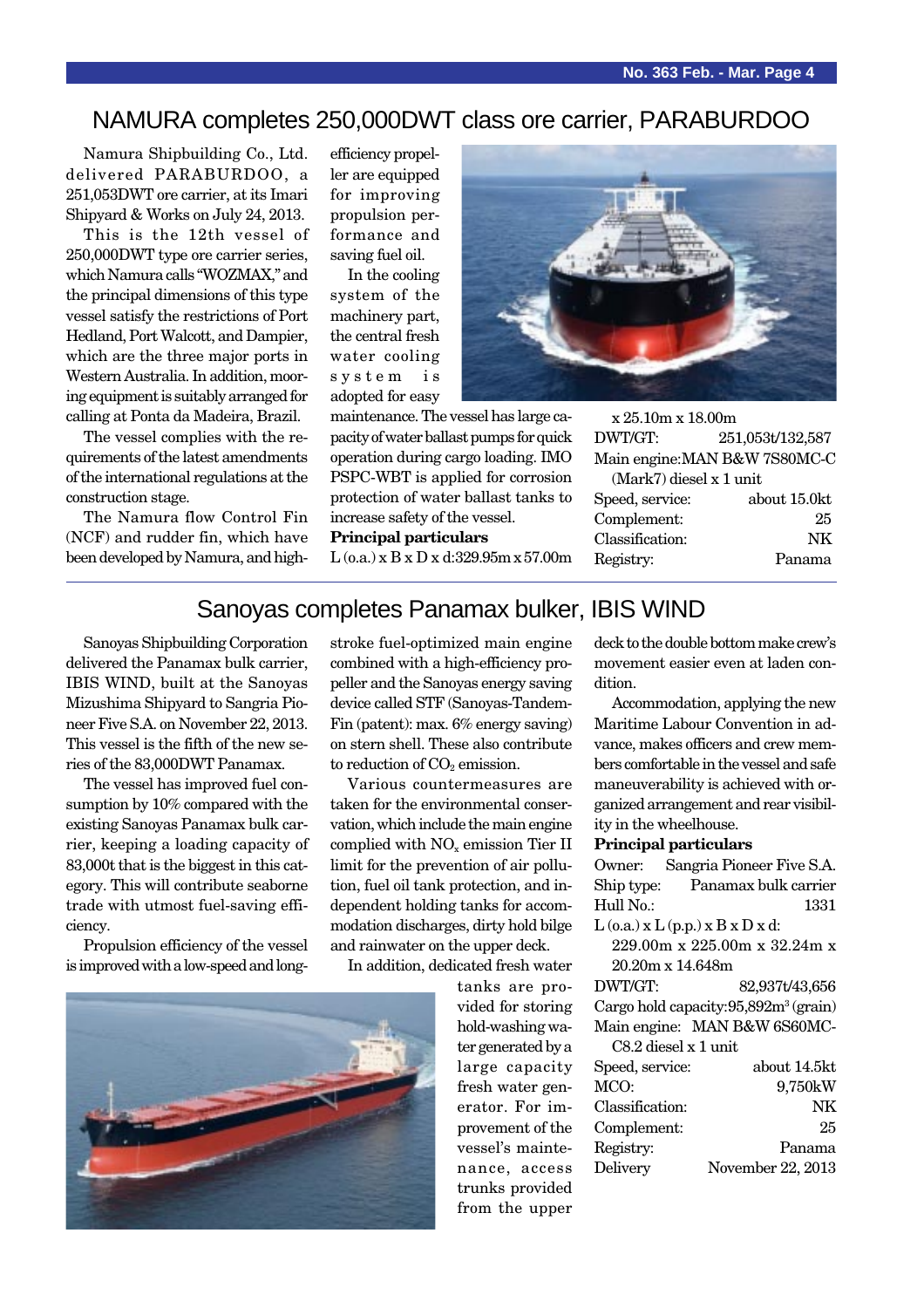### MHI-MME develops efficient electric assist MET turbocharger

**Enhancing main engine operational flexibility and working instead of auxiliary blower with cutting electric power consumption by about 30%.**

Mitsubishi Heavy Industries Marine Machinery & Engine Co., Ltd. (MHI-MME) developed electric assist MET turbocharger to enhance main engine operational flexibility and work instead of auxiliary blower with lower electric power consumption in 30% compared to existing auxiliary blowers at the Mitsubishi Heavy Industries Nagasaki Shipyard & Machinery Works on October 17. It was developed using a high-speed motor supplied by its partner, Calnetix Technologies (Calnetix), and is the result of collaboration between the two companies.

The electric assist MET turbocharger is a turbocharger that incorporates a compact electric motor limited to power functions that assists the driving of the hybrid turbocharger\*. This provides Calnetix optimization of plant efficiency when a ship is operating under slow steaming, improving the fuel combustion efficiency of the main engine, and enabling the same or better performance than an auxiliary blower while consuming little power.

Electric assist can accelerate turbocharger or boost scavenging air pressure at any load continuously and therefore, the ship crew do not have to aware about the load range when auxiliary blower may start and stop automatically which may cause negative impact to the auxiliary blower motor. The unveiling ceremony held at the Nagasaki Shipyard & Machinery Works was attended by around 70

customers from various fields, such as domestic shipping companies, ship owners, and shipyards. Calnetix Co-founder and CEO Vatche Artinian, and MHI-MME President Kazuo Soma also attended. The Company's VTI turbocharger that is variable nozzle turbocharger effective at low load, the first mass-produced model of MET-

48MB with an optimal frame size for handysize bulk carriers, and Calnetix's 125kW binary generator (ORC module) for low-temp heat sources were on display at the venue.

"Like the hybrid MET turbocharger, the electric assist MET turbocharger was created through collaboration between companies possessing advanced technologies. By combining the technologies of MHI-MME and Calnetix, we completed a product that provides high energy efficiency and a reduced burden on the environment," Kazuo Soma said, highlighting the fact that the product utilizes the strengths of both companies.

Vatche Artinian made the following comment for a deep appreciation of the electric assist MET turbocharger: "We are working with MHI-MME to develop energy recovery systems that enable shipping companies to reduce operating costs by obtaining more energy from less fuel while

> remaining compliance with international rules and regulations concerning the marine environment. Like normal MET turbochargers, electric assist MET turbochargers and hybrid MET turbochargers have a long product lifetime and can be installed



*MET turbocharger structure*

without making significant changes to engines and offer excellent maintenance access, while being extremely compact devices that enable the best performance to be obtained when installed on a ship."

MHI-MME and Calnetix have created innovative products that improve the energy efficiency of ships, including low-cost, high-efficiency heat recovery systems, such as MHI-MME's hybrid MET turbochargers, for which Calnetix supplies high-speed generators. The two companies will continue to maintain their good relationship while expanding the framework for working together.

#### About Mitsubishi Heavy Industries Marine Machinery &Engine

MHI-MME is a wholly-owned subsidiary of Mitsubishi Heavy Industries. It was launched on October 1, 2013, assuming the marine machinery and engine development, design, sales, after-service and licensing operations of Mitsubishi Heavy Industries. MHI-MME has broad lineup of marine machinery and engines unparalleled worldwide. For further information, please visit www.mhi-mme.com.

#### About Calnetix Technologies

Calnetix Technologies, LLC ("Calnetix"), headquartered in Cerritos, CA, is focused on Innovation That Drives Industries. The company specializes in high-performance, high-speed motor generators and best-in-class advanced magnetic bearings and control systems. For more information, please visit www.calnetix.com.



*Electric assist MET turbocharger*